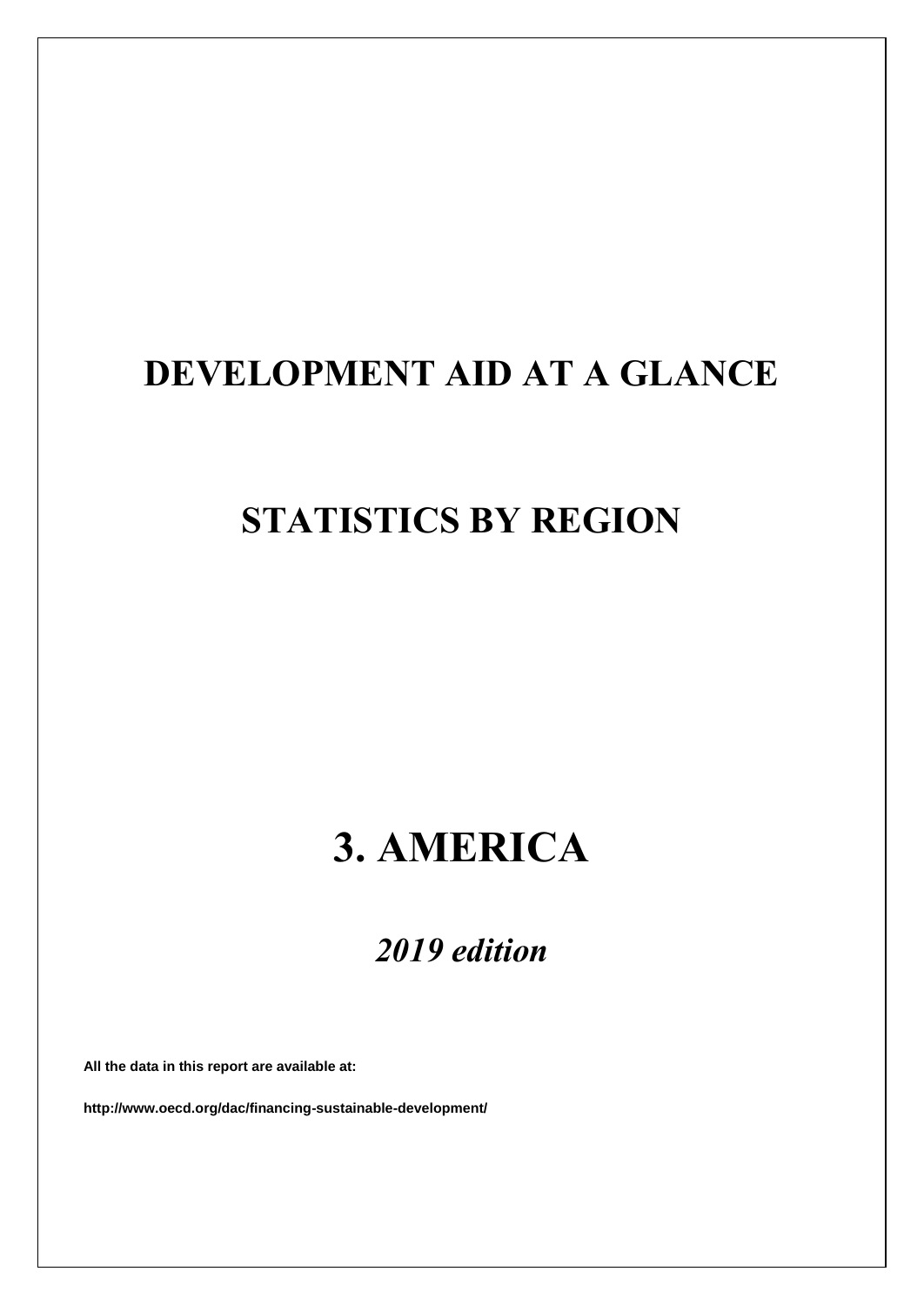## **3.1. ODA TO AMERICA - SUMMARY**

|                |                  | 3.1.1. Top 10 ODA receipts by recipient<br>USD million, net disbursements in 2017 |      |
|----------------|------------------|-----------------------------------------------------------------------------------|------|
| 1              | Haiti            | 980                                                                               | 11%  |
| $\overline{2}$ | <b>Bolivia</b>   | 947                                                                               | 11%  |
| 3              | Colombia         | 845                                                                               | 10%  |
| $\overline{4}$ | Mexico           | 737                                                                               | 9%   |
| 5              | Cuba             | 718                                                                               | 8%   |
| 6              | Nicaragua        | 563                                                                               | 7%   |
| 7              | Honduras         | 441                                                                               | 5%   |
| 8              | Guatemala        | 367                                                                               | 4%   |
| 9              | Brazil           | 265                                                                               | 3%   |
| 10             | Ecuador          | 203                                                                               | 2%   |
|                | Other recipients | 2 5 0 4                                                                           | 29%  |
|                | Total            | 8570                                                                              | 100% |

1 United States 2055 24%<br>2 Inter-American Development Bank 1083 13% Inter-American Development Bank 1 083 13% Germany 1 049 12% EU Institutions 859 10% France 666 8% United Kingdom 445 5% Canada 393 5% Russia 373 4% Switzerland 196 2%<br>
9 Spain 195 2%<br>
9 Spain 195 2%

**3.1.2. Top 10 ODA donors**

*USD million, net disbursements in 2017*

Other donors 1 256 15% **Total 8 570 100%**

10 Spain

| 3.1.3.  Trends in ODA |  |
|-----------------------|--|
|                       |  |

| .         |     |     |                                |         |                          |                                          |
|-----------|-----|-----|--------------------------------|---------|--------------------------|------------------------------------------|
| Bolivia   | 947 | 11% |                                | 2016    | 2017                     | % change                                 |
| Colombia  | 845 |     | <b>IODA</b> net disbursements  |         |                          | $-26.4%$                                 |
| Mexico    | 737 | 9%  | (2016 constant USD million)    |         |                          |                                          |
| Cuba      | 718 | 8%  | <b>ODA</b> gross disbursements |         |                          | $-14.8\%$                                |
| Nicaragua | 563 | 7%  | (2016 constant USD million)    |         |                          |                                          |
| Honduras  | 441 | 5%  | <b>IODA</b> commitments        |         |                          | 2.7%                                     |
| Guatemala | 367 | 4%  | (2016 constant USD million)    |         |                          |                                          |
| Brazil    | 265 | 3%  | Population (thousands)         | 631 596 | 638 125                  | 1.0%                                     |
| Ecuador   | 203 | 2%  | Net ODA per capita (USD)       | 17.9    | 13.4                     |                                          |
|           | 5   |     | 10%                            |         | 11 280<br>12762<br>12886 | ັບບັ<br>.<br>8 3 0 6<br>10876<br>13 2 35 |

**3.1.4. ODA by income group** *USD million, 2017, net disbursements*



 **3.1.5. Sectors in 2017**  *commitments*

|    | 39%             |  |                   |                    | 26%                  |     |                       | 14%                 | <b>2% 2%</b>        | 3%<br>5% |               |
|----|-----------------|--|-------------------|--------------------|----------------------|-----|-----------------------|---------------------|---------------------|----------|---------------|
| 0% | 10%             |  | 20%               | 30%                | 40%                  | 50% | 60%                   | 70%                 | 80%                 | 90%      | 100%          |
|    | <b>□</b> Social |  | <b>□</b> Economic | <b>OProduction</b> | <b>□</b> Multisector |     | General Programme Aid | $\blacksquare$ Debt | <b>Humanitarian</b> |          | $\Box$ Others |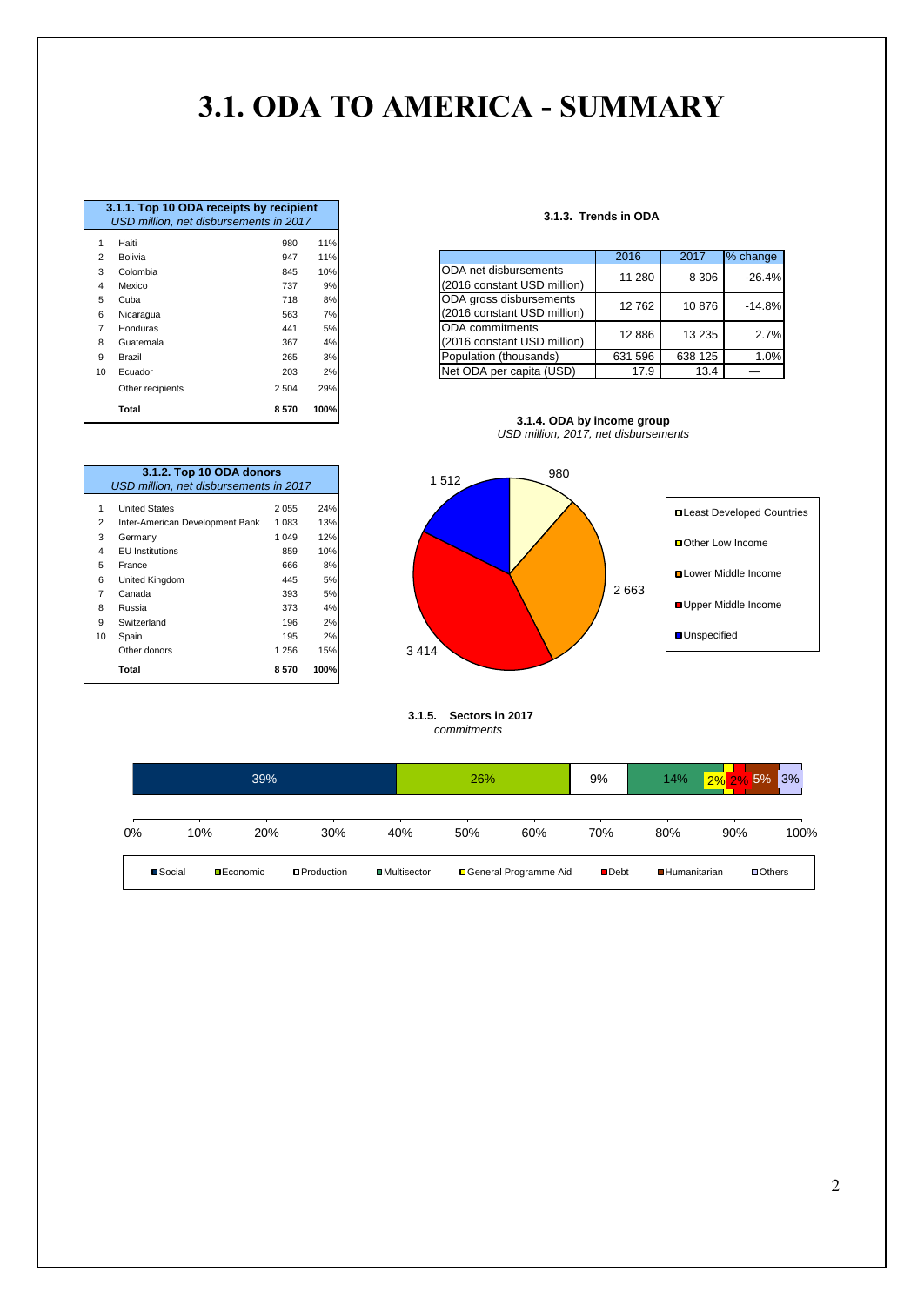

#### **3.1.6. Net ODA receipts per capita in 2017** *in USD*

#### **3.1.7. Net ODA and population of aid recipient countries by region in 2017**

|                           | Net ODA            | Population |
|---------------------------|--------------------|------------|
|                           | <b>USD million</b> | million    |
| Africa                    | 52 800             | 1 2 5 5    |
| Asia                      | 48769              | 4 1 2 0    |
| America                   | 8570               | 638        |
| Europe                    | 8 3 7 1            | 157        |
| Oceania                   | 1 983              | 11         |
| Aid unspecified by region | 42 308             |            |
| <b>All ODA recipients</b> | 162 802            | 6 180      |

#### **3.1.8. Regional shares of total net ODA** *As a percentage of total ODA*

<span id="page-2-0"></span>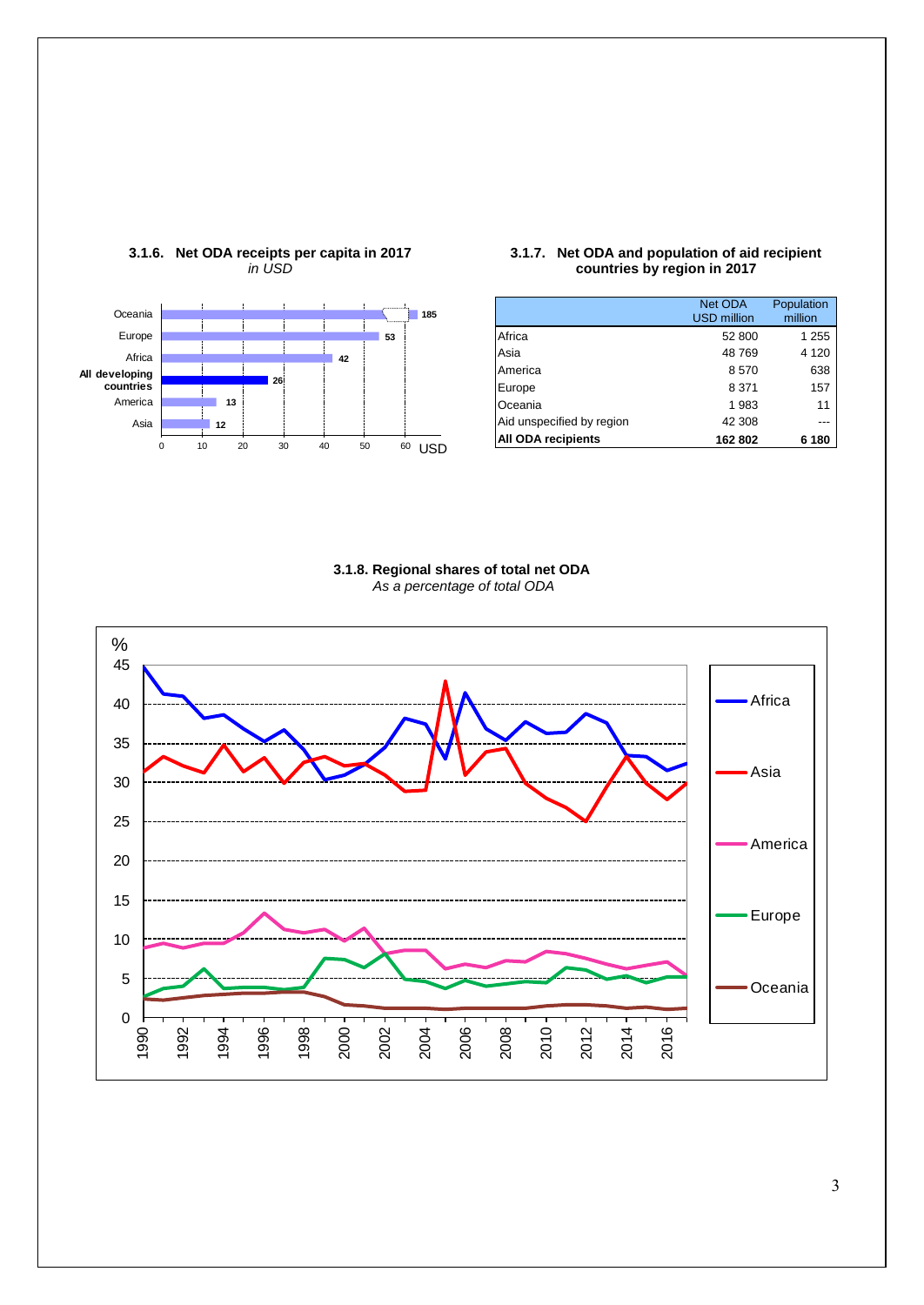### **3.2. ODA [TO](#page-2-0) AMERICA BY DONOR AND RECIPIENT**

**3.2.1. Top 10 DAC donor countries to America** *USD million, net bilateral disbursements*

#### **a) Top 10 donors by amount b) Top 10 donors by share of aid to America**

|                            | 2015    | 2016    | 2017    | 3-year  | % of DAC  |
|----------------------------|---------|---------|---------|---------|-----------|
|                            |         |         |         | average | countries |
|                            |         |         |         |         |           |
| <b>United States</b>       | 1975    | 1875    | 2 0 5 5 | 1969    | 30%       |
| 2 Germany                  | 1 1 2 7 | 1537    | 1 0 4 9 | 1 2 3 7 | 19%       |
| 3 France                   | 1 1 3 5 | 876     | 666     | 892     | 14%       |
| 4 Spain                    | 115     | 2 2 3 8 | 195     | 849     | 13%       |
| 5 Canada                   | 358     | 380     | 393     | 377     | 6%        |
| 6 United Kingdom           | 243     | 327     | 445     | 338     | 5%        |
| Switzerland                | 230     | 219     | 196     | 215     | 3%        |
| 8 Norway                   | 238     | 208     | 171     | 206     | 3%        |
| 9 Korea                    | 114     | 138     | 177     | 143     | 2%        |
| 10 Sweden                  | 100     | 115     | 116     | 110     | 2%        |
| Other DAC countries        | 247     | 336     | $-16$   | 189     | 3%        |
|                            |         |         |         |         |           |
| <b>Total DAC countries</b> | 5882    | 8 2 4 9 | 5446    | 6526    | 100%      |

| % of DAC<br>countries |    |                            | 2015    | 2016    | 2017    | 3-year<br>average | America as % of<br>each donor's aid |
|-----------------------|----|----------------------------|---------|---------|---------|-------------------|-------------------------------------|
|                       |    |                            |         |         |         |                   | 2015-2017                           |
| 30%                   |    | Spain                      | 115     | 2 2 3 8 | 195     | 849               | 88%                                 |
| 19%                   | 2  | France                     | 1 1 3 5 | 876     | 666     | 892               | 20%                                 |
| 14%                   | 3  | Canada                     | 358     | 380     | 393     | 377               | 15%                                 |
| 13%                   | 4  | Switzerland                | 230     | 219     | 196     | 215               | 14%                                 |
| 6%                    | 5  | Norway                     | 238     | 208     | 171     | 206               | 14%                                 |
| 5%                    | 6  | Korea                      | 114     | 138     | 177     | 143               | 11%                                 |
| 3%                    |    | Belgium                    | 67      | 80      | 67      | 71                | 11%                                 |
| 3%                    | 8  | Luxembourg                 | 21      | 25      | 23      | 23                | 10%                                 |
| 2%                    | 9  | Germany                    | 1 1 2 7 | 1537    | 1 0 4 9 | 1 2 3 7           | 10%                                 |
| 2%                    | 10 | <b>United States</b>       | 1975    | 1875    | 2055    | 1969              | 10%                                 |
| 3%                    |    | Other DAC countries        | 502     | 674     | 456     | 544               | 3%                                  |
|                       |    |                            |         |         |         |                   |                                     |
| 100%                  |    | <b>Total DAC countries</b> | 5882    | 8 2 4 9 | 5446    | 6526              | 10%                                 |

#### **3.2.2. DAC donor countries' aid to America**

*USD billion, values shown for 2017, net bilateral disbursements*

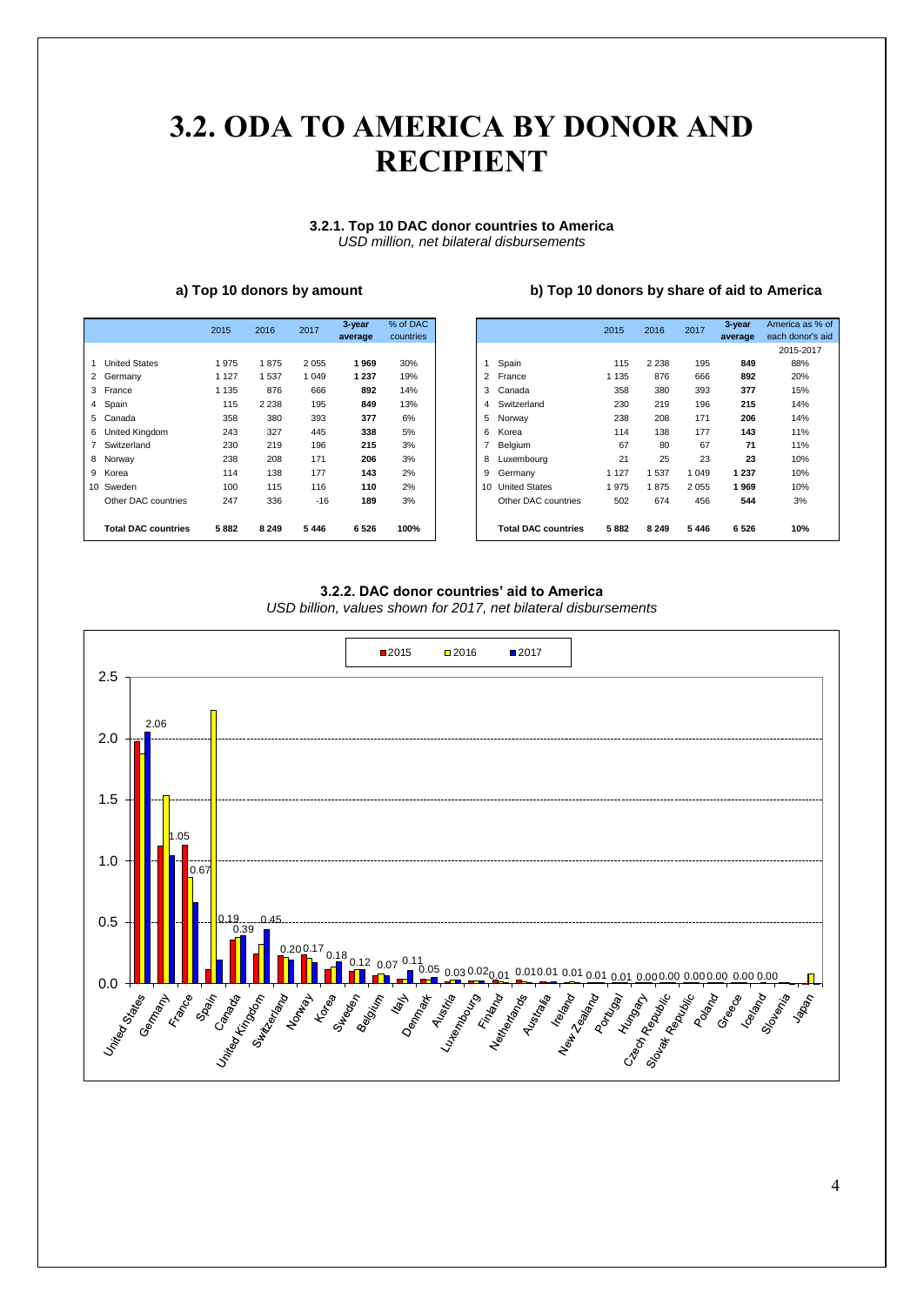#### **3.2.3. ODA to America by DAC donor**

|                            |                |                |                |                |                | 2010-17               | 2010-17                             |
|----------------------------|----------------|----------------|----------------|----------------|----------------|-----------------------|-------------------------------------|
|                            | 1970-79        | 1980-89        | 1990-99        | 2000-09        | 2010-17        | % of DAC<br>countries | America as % of<br>each donor's aid |
| Australia                  | 1              | 3              | $\mathbf{1}$   | 2              | 21             | 0%                    | 1%                                  |
| Austria                    | 9              | 19             | 33             | 35             | 26             | 0%                    | 7%                                  |
| <b>Belgium</b>             | 34             | 45             | 82             | 84             | 80             | 1%                    | 10%                                 |
| Canada                     | 134            | 240            | 233            | 316            | 454            | 7%                    | 18%                                 |
| <b>Czech Republic</b>      |                |                | $\mathbf{0}$   | 9              | 1              | 0%                    | 3%                                  |
| Denmark                    | 12             | 15             | 76             | 101            | 48             | 1%                    | 5%                                  |
| Finland                    | $\overline{7}$ | 18             | 27             | 34             | 38             | 1%                    | 8%                                  |
| France                     | 114            | 293            | 289            | 242            | 862            | 14%                   | 17%                                 |
| Germany                    | 444            | 652            | 642            | 560            | 1 1 2 4        | 18%                   | 14%                                 |
| Greece                     |                |                | 0              | 2              | 1              | 0%                    | 2%                                  |
| Hungary                    | 13             | 36             | $\overline{0}$ | $\overline{0}$ | $\mathbf 0$    | 0%                    | 2%                                  |
| Iceland                    |                |                |                | 1              |                | 0%                    | 3%                                  |
| Ireland                    | $\overline{0}$ | $\overline{0}$ | 3              | 15             | 12             | 0%                    | 3%                                  |
| Italy                      | 1              | 236            | 287            | 59             | 52             | 1%                    | 9%                                  |
| Japan                      | 137            | 468            | 753            | 432            | $-59$          | 0%                    | 0%                                  |
| Korea                      |                | $\Omega$       | 6              | 33             | 104            | 2%                    | 9%                                  |
| Luxembourg                 | ٠              | ٠              | 14             | 31             | 26             | 0%                    | 13%                                 |
| Netherlands                | 408            | 495            | 521            | 255            | 74             | 1%                    | 6%                                  |
| <b>New Zealand</b>         | $\overline{2}$ | $\overline{1}$ | $\overline{2}$ | 5              | $\overline{4}$ | 0%                    | 1%                                  |
| Norway                     | 8              | 44             | 112            | 122            | 249            | 4%                    | 16%                                 |
| Poland                     | $\overline{4}$ | $\overline{7}$ | $\overline{0}$ | 3              | $\mathbf 0$    | 0%                    | 0%                                  |
| Portugal                   | ٠              | ä,             | 1              | 3              | 7              | 0%                    | 3%                                  |
| <b>Slovak Republic</b>     |                |                | ٠              | $\overline{0}$ | $\overline{0}$ | 0%                    | 2%                                  |
| Slovenia                   |                |                |                | $\Omega$       | 0              | 0%                    | 1%                                  |
| Spain                      |                | 46             | 486            | 857            | 600            | 9%                    | 56%                                 |
| Sweden                     | 27             | 86             | 161            | 189            | 118            | 2%                    | 7%                                  |
| Switzerland                | 35             | 97             | 130            | 136            | 190            | 3%                    | 14%                                 |
| United Kingdom             | 284            | 152            | 199            | 97             | 227            | 4%                    | 4%                                  |
| <b>United States</b>       | 1 2 6 7        | 1 9 8 9        | 1780           | 2 0 1 4        | 2 0 8 5        | 33%                   | 10%                                 |
| <b>Total DAC countries</b> | 2942           | 4 9 4 3        | 5837           | 5 6 3 7        | 6 3 4 7        | 100%                  | 10%                                 |
| <b>EU Institutions</b>     | 89             | 240            | 642            | 773            | 972            | ---                   | 7%                                  |

*USD million, 2016 prices and exchange rates, average annual net bilateral disbursements*

**3.2.4. ODA to America by largest bilateral donors since 1970** *USD billion, 2016 prices and exchange rates, 3-year average net bilateral disbursements*

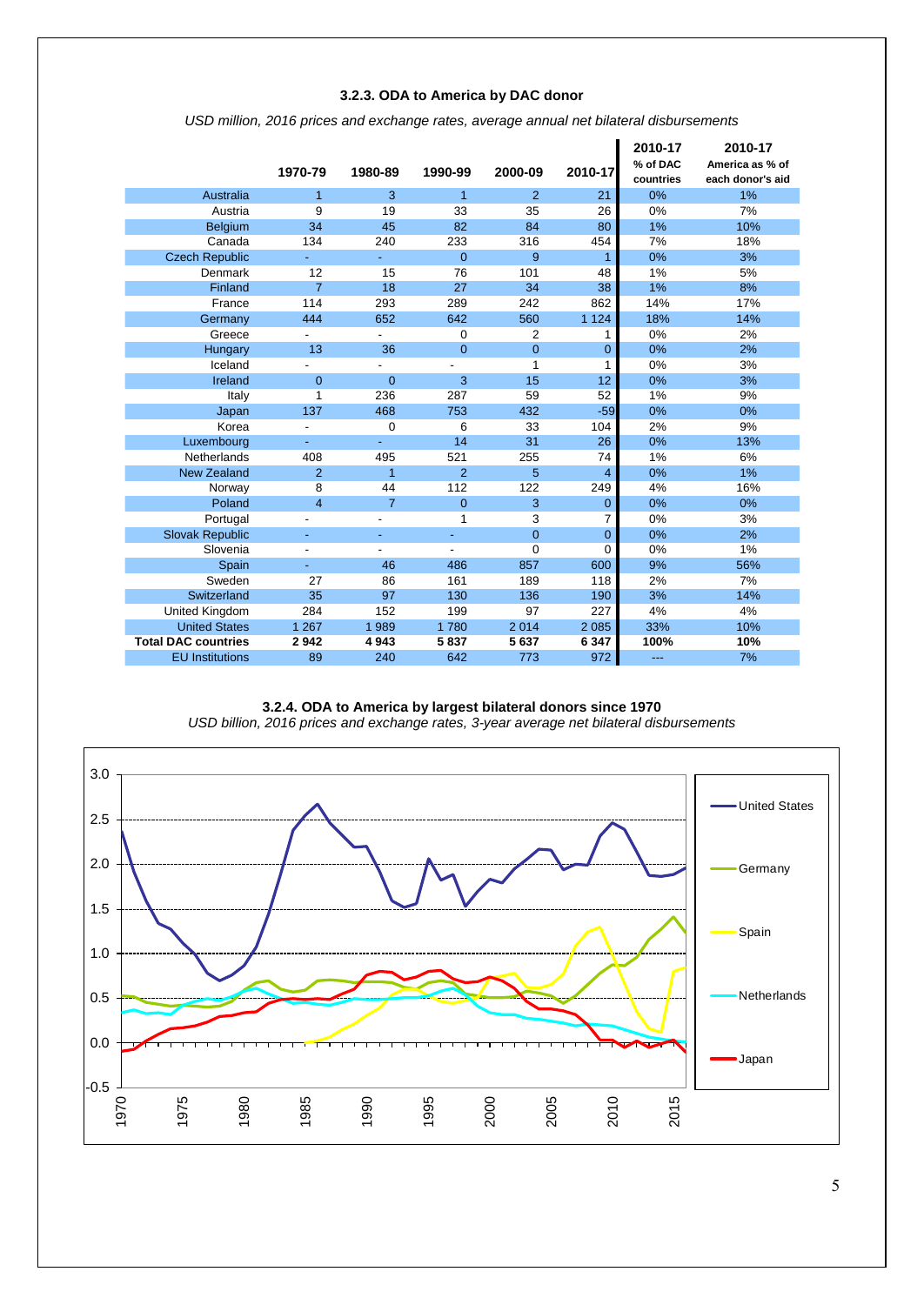#### **3.2.5. Top 10 multilateral donors to America** *USD million, net disbursements*

|    |                                                | 2015  | 2016    | 2017  | 3-year<br>average | $%$ of all<br>multilaterals |
|----|------------------------------------------------|-------|---------|-------|-------------------|-----------------------------|
|    |                                                |       |         |       |                   |                             |
| 1  | Inter-American Development Bank                | 1 906 | 746     | 1 083 | 1 2 4 5           | 40%                         |
| 2  | <b>EU</b> Institutions                         | 1 046 | 1 1 1 7 | 859   | 1 007             | 33%                         |
| 3  | International Development Association          | 360   | 180     | 174   | 238               | 8%                          |
| 4  | <b>Global Environment Facility</b>             | 164   | 162     | 92    | 140               | 5%                          |
| 5  | Global Fund                                    | 113   | 114     | 150   | 126               | 4%                          |
| 6  | <b>OPEC Fund for International Development</b> | 43    | 56      | 61    | 54                | 2%                          |
| 7  | World Health Organisation                      | 61    | 36      | 41    | 46                | 1%                          |
| 8  | <b>UNICEF</b>                                  | 35    | 38      | 39    | 37                | 1%                          |
| 9  | International Labour Organisation              | 38    | 31      | 36    | 35                | 1%                          |
| 10 | <b>UNHCR</b>                                   | 21    | 36      | 36    | 31                | 1%                          |
|    | Other multilaterals                            | 143   | 110     | 109   | 121               | 4%                          |
|    | <b>Total multilaterals</b>                     | 3931  | 2626    | 2680  | 3079              | 100%                        |

#### **3.2.6. Top 10 ODA recipients in America**

*USD million, receipts from all donors, net ODA receipts*

|    |                             | 2015    | 2016   | 2017    | 3-year<br>average | % of all<br>recipients |
|----|-----------------------------|---------|--------|---------|-------------------|------------------------|
|    |                             |         |        |         |                   |                        |
| 1  | Cuba                        | 553     | 2678   | 718     | 1 3 1 6           | 13%                    |
| 2  | Colombia                    | 1 356   | 1 106  | 845     | 1 102             | 11%                    |
| 3  | Haiti                       | 1 0 4 6 | 1072   | 980     | 1033              | 10%                    |
| 4  | Bolivia                     | 791     | 696    | 947     | 812               | 8%                     |
| 5  | Brazil                      | 1 0 0 3 | 675    | 265     | 648               | 6%                     |
| 6  | Mexico                      | 321     | 809    | 737     | 623               | 6%                     |
| 7  | Nicaragua                   | 458     | 431    | 563     | 484               | 5%                     |
| 8  | Honduras                    | 541     | 412    | 441     | 465               | 5%                     |
| 9  | Guatemala                   | 411     | 265    | 367     | 348               | 3%                     |
| 10 | Ecuador                     | 318     | 244    | 203     | 255               | 3%                     |
|    | Other recipients            | 3 4 0 8 | 2891   | 2 5 0 4 | 2934              | 29%                    |
|    | <b>Total ODA recipients</b> | 10 206  | 11 280 | 8570    | 10 018            | 100%                   |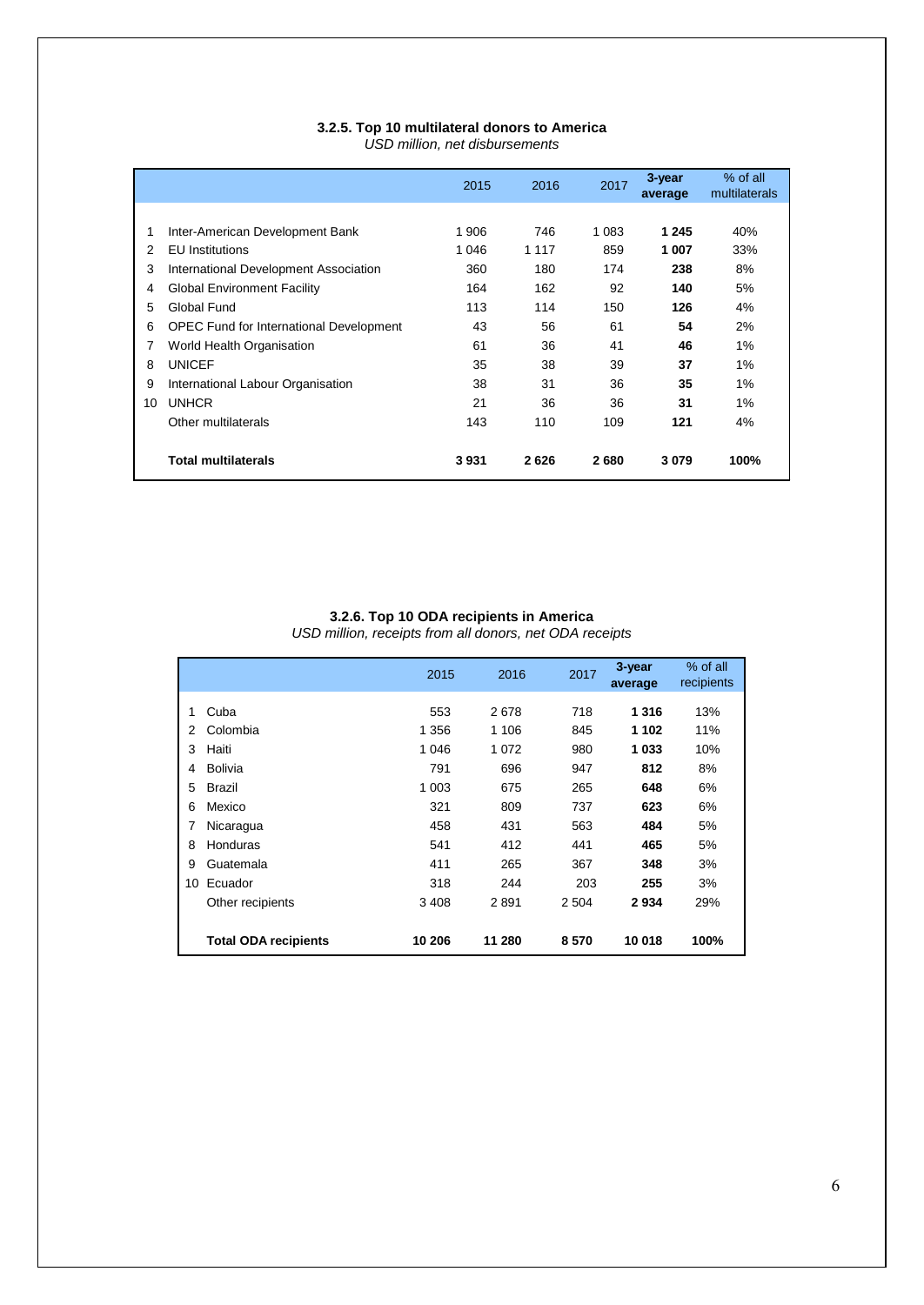| 3.2.7. ODA to America by recipient country                    |  |
|---------------------------------------------------------------|--|
| USD million, 2016 prices and exchange rates, net ODA receipts |  |

|                                    | 2010-17  | 1970-79        | 1980-89         | 1990-99                 | 2000-09        | 2010-17        | 2015                     | 2016                  | 2017           |
|------------------------------------|----------|----------------|-----------------|-------------------------|----------------|----------------|--------------------------|-----------------------|----------------|
|                                    | Share(%) |                |                 | <b>Annual averages</b>  |                |                |                          | <b>Annual amounts</b> |                |
| Anguilla                           | 0.0      | 3              | $6\phantom{1}6$ | 5                       | 3              | 2              | ÷.                       | ÷.                    | ω,             |
| Antigua and Barbuda                | 0.1      | $\overline{7}$ | 10              | $\overline{7}$          | $\overline{7}$ | 6              | 2                        | 0                     | 10             |
| Argentina                          | 0.5      | 107            | 142             | 201                     | 113            | 51             | $-17$                    | 3                     | $-5$           |
| Aruba                              | 0.0      | $\blacksquare$ | 23              | 27                      | ÷.             | $\blacksquare$ | ÷,                       | $\blacksquare$        |                |
| <b>Bahamas</b>                     | 0.0      | 3              | $\overline{7}$  | $\overline{2}$          |                | Ξ              |                          |                       |                |
| <b>Barbados</b>                    | 0.0      | 22             | 20              | $\overline{\mathbf{4}}$ | 8              | $\overline{2}$ | $\overline{a}$           | $\blacksquare$        | $\blacksquare$ |
| <b>Belize</b>                      | 0.3      | 39             | 37              | 35                      | 20             | 30             | 28                       | 35                    | 33             |
| Bermuda                            | 0.0      | 0              | $\mathbf{1}$    | $\overline{2}$          | $\blacksquare$ | ÷.             | $\overline{a}$           | $\overline{a}$        | ÷              |
| <b>Bolivia</b>                     | 7.1      | 244            | 496             | 809                     | 800            | 690            | 789                      | 696                   | 927            |
| <b>Brazil</b>                      | 7.5      | 527            | 347             | 184                     | 249            | 726            | 997                      | 675                   | 256            |
| <b>British Virgin Islands</b>      | 0.0      | 5              | 6               | 5                       | ä,             | ÷.             | ω.                       | Ξ                     | ä,             |
| Cayman Islands                     | 0.0      | 4              | $\overline{4}$  | $\mathbf 0$             | $\overline{a}$ | ä,             |                          | $\blacksquare$        |                |
| Chile                              | 1.3      | 166            | 23              | 155                     | 84             | 126            | 54                       | 178                   | 68             |
| Colombia                           | 9.7      | 408            | 168             | 206                     | 772            | 940            | 1 3 5 6                  | 1 1 0 6               | 826            |
| <b>Costa Rica</b>                  | 0.7      | 97             | 351             | 100                     | 35             | 66             | 117                      | 101                   | 99             |
| Cuba                               | 5.7      | 68             | 86              | 69                      | 93             | 551            | 534                      | 2678                  | 649            |
| Dominica                           | 0.2      | 12             | 33              | 23                      | 24             | 18             | 12                       | 9                     | 18             |
| Dominican Republic                 | 1.9      | 135            | 268             | 108                     | 107            | 181            | 280                      | 177                   | 115            |
| Ecuador                            | 1.9      | 167            | 234             | 259                     | 223            | 184            | 320                      | 244                   | 197            |
| El Salvador                        | 1.8      | 110            | 584             | 410                     | 230            | 172            | 90                       | 129                   | 147            |
| <b>Falkland Islands (Malvinas)</b> | 0.0      | $\overline{7}$ | 19              | $\overline{2}$          |                | L.             |                          | ÷.                    | ÷.             |
| Grenada                            | 0.2      | 5              | 32              | 15                      | 25             | 16             | 24                       | 9                     | 6              |
| Guatemala                          | 3.5      | 146            | 250             | 292                     | 350            | 341            | 411                      | 265                   | 358            |
| Guyana                             | 1.0      | 64             | 74              | 161                     | 145            | 95             | 32                       | 70                    | 50             |
| Haiti                              | 14.0     | 135            | 297             | 449                     | 510            | 1 3 5 5        | 1 0 4 9                  | 1 0 7 2               | 960            |
| Honduras                           | 5.4      | 141            | 439             | 515                     | 600            | 520            | 541                      | 412                   | 432            |
| Jamaica                            | 0.6      | 137            | 352             | 139                     | 56             | 59             | 57                       | 27                    | 58             |
| Mexico                             | 6.3      | 225            | 258             | 286                     | 161            | 608            | 309                      | 809                   | 719            |
| <b>Montserrat</b>                  | 0.4      | 6              | $\overline{7}$  | 27                      | 37             | 39             | 47                       | 39                    | 37             |
| <b>Netherlands Antilles</b>        | 0.0      | 140            | 146             | 125                     | $\blacksquare$ | $\blacksquare$ | $\overline{\phantom{a}}$ | $\blacksquare$        | $\blacksquare$ |
| Nicaragua                          | 5.1      | 138            | 330             | 780                     | 897            | 490            | 458                      | 431                   | 550            |
| Panama                             | 0.2      | 111            | 92              | 87                      | 20             | 20             | 9                        | 23                    | 41             |
| Paraguay                           | 1.0      | 120            | 119             | 114                     | 81             | 96             | 59                       | 89                    | 138            |
| Peru                               | 2.5      | 340            | 539             | 551                     | 497            | 242            | 330                      | 320                   | $-35$          |
| <b>Saint Kitts and Nevis</b>       | 0.1      | 5              | 12              | 9                       | 11             | 9              |                          | ä,                    | ä,             |
| Saint Lucia                        | 0.2      | 12             | 21              | 33                      | 18             | 22             | 14                       | 15                    | 12             |
| Saint Vincent and the Grenadines   | 0.1      | 10             | 19              | 23                      | 16             | 10             | 14                       | 9                     | $\overline{7}$ |
| Suriname                           | 0.4      | 200            | 87              | 90                      | 60             | 37             | 16                       | 17                    | 20             |
| <b>Trinidad and Tobago</b>         | 0.0      | 21             | 17              | 21                      | $\overline{2}$ | 1              |                          | L,                    | $\blacksquare$ |
| <b>Turks and Caicos Islands</b>    | 0.0      | 7              | 15              | 13                      | 5              |                |                          |                       |                |
| Uruguay                            | 0.3      | 57             | 28              | 67                      | 26             | 33             | 23                       | 18                    | 40             |
| Venezuela                          | 0.5      | 34             | 38              | 47                      | 71             | 47             | 37                       | 43                    | 85             |
|                                    |          |                |                 |                         |                |                |                          |                       |                |
| America, regional                  | 11.0     | 257            | 387             | 831                     | 595            | 1 0 6 6        | 1 3 1 3                  | 605                   | 535            |
| North & Central America, regional  | 4.0      | 46             | 115             | 148                     | 278            | 387            | 384                      | 425                   | 386            |
| South America, regional            | 3.0      | 50             | 45              | 103                     | 223            | 286            | 314                      | 334                   | 308            |
| West Indies, regional              | 1.8      | 96             | 62              | 59                      | 83             | 173            | 159                      | 219                   | 260            |
| America total                      | 100.0    | 4634           | 6645            | 7597                    | 7535           | 9700           | 10 161                   | 11 280                | 8 3 0 6        |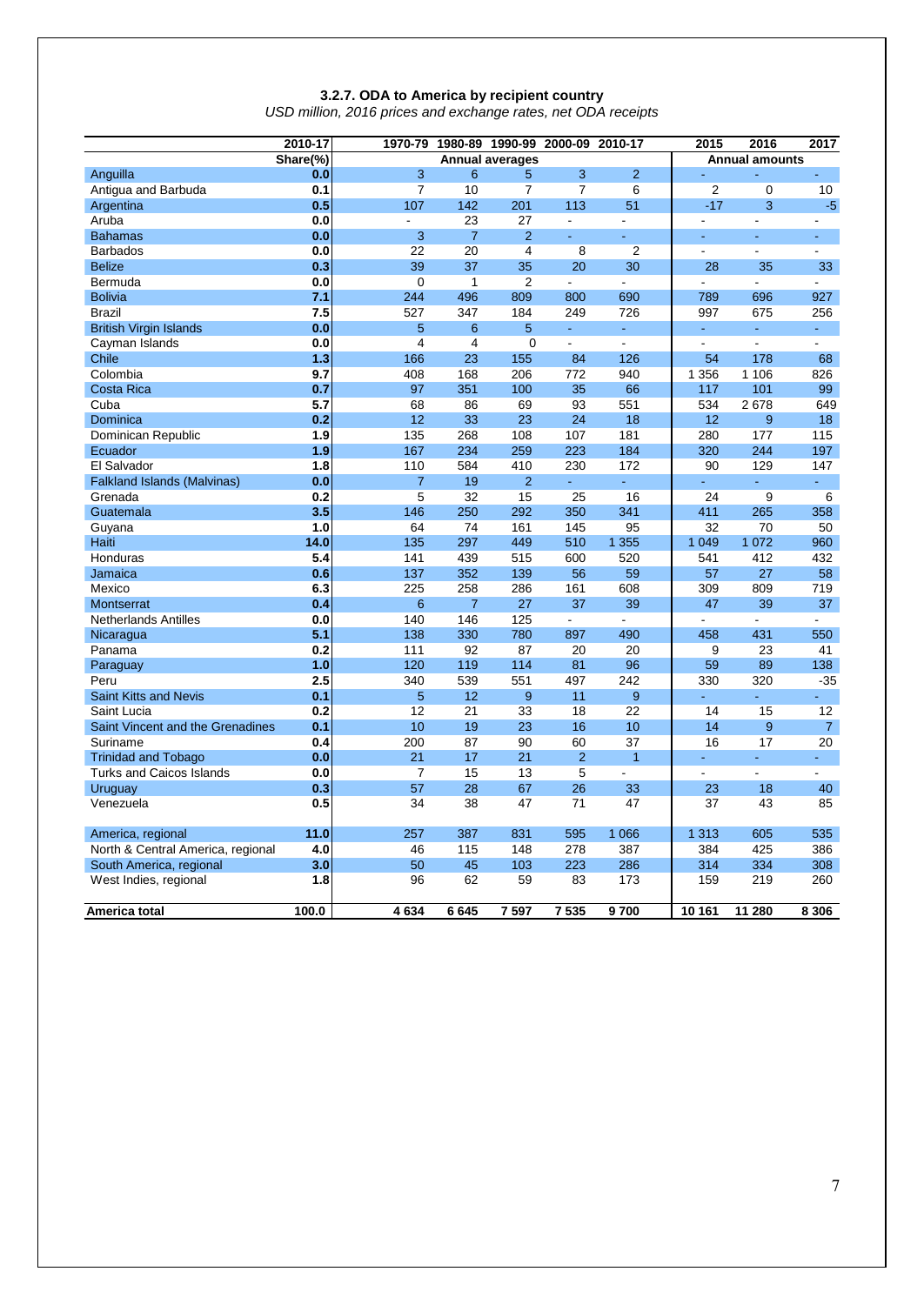

**3.2.8. Trends in aid to largest American recipients since 1970** *USD billion, 2016 prices and exchange rates, 3-year average net ODA receipts*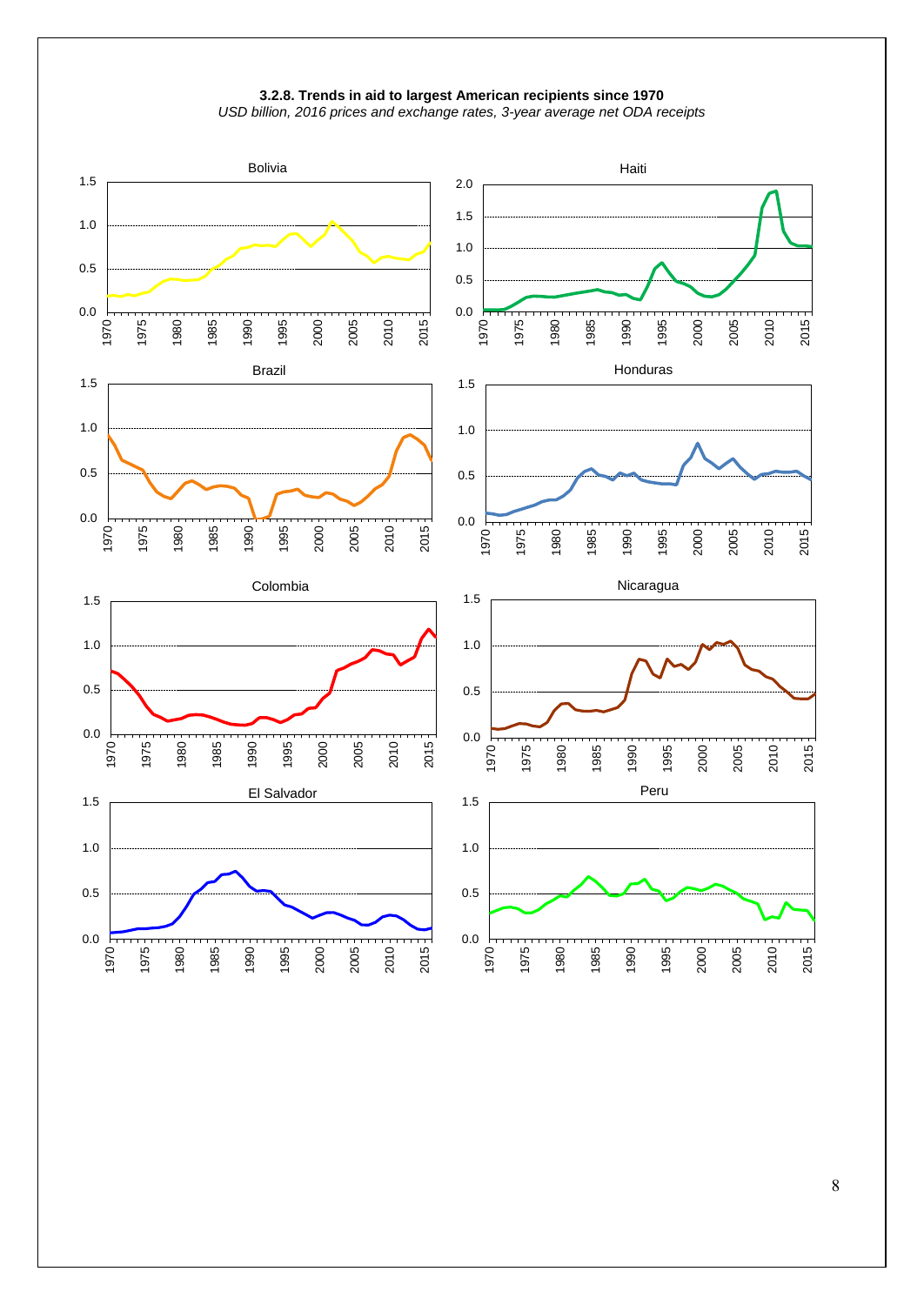### **3.3. ODA TO AMERICA BY SECTOR**

**3.3.1. ODA to America by sector since 1996**





**3.3.2. ODA to 5 largest recipients in America by sector in 2017** *As a percentage of total ODA committed for each country*

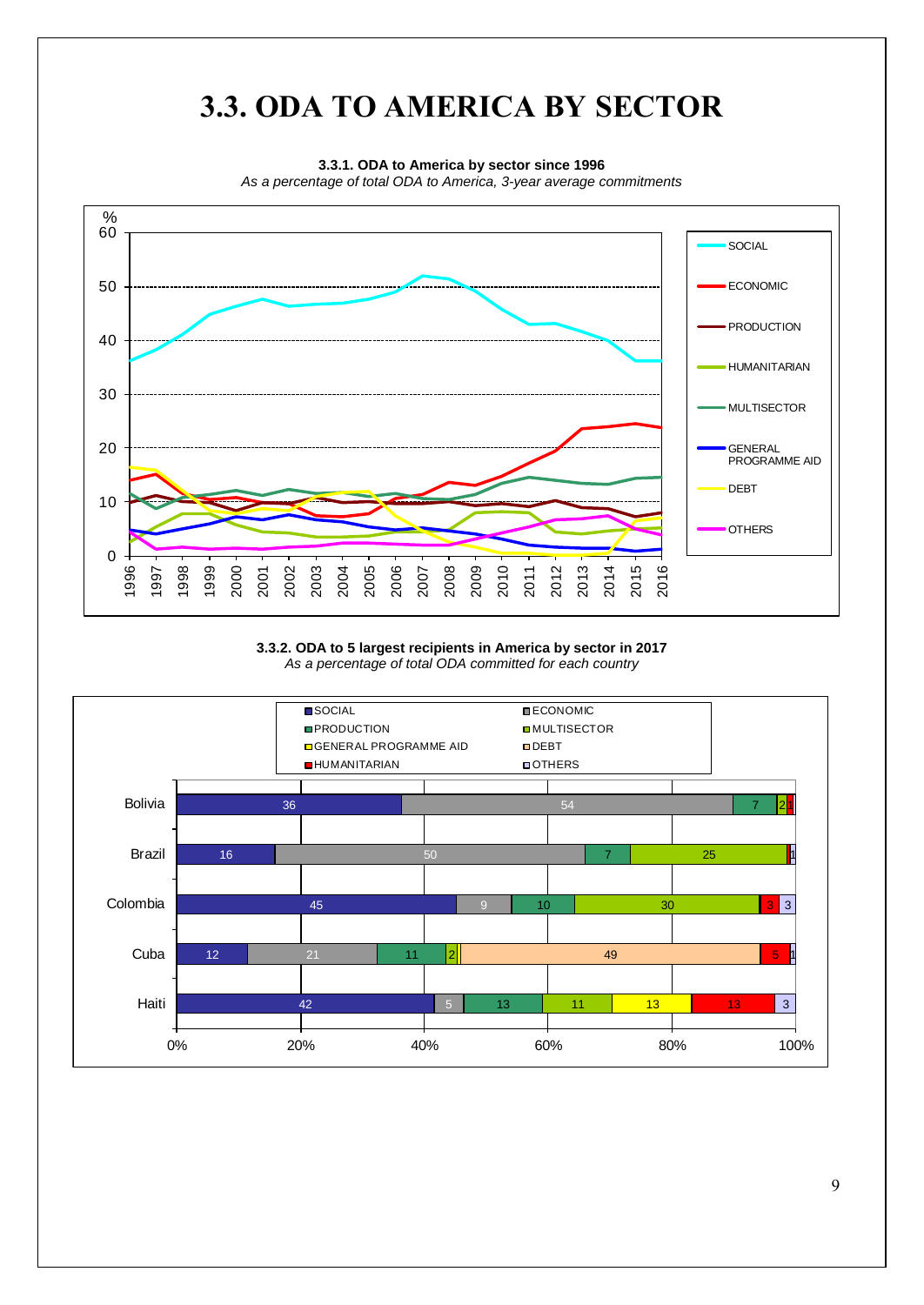### **3.3.3. ODA to America by donor and sector in 2017**

As a percentage of total bilateral commitments

|                                             | Australia | Austria        | Belgium | Canada | Czech Republic | Denmark | Finland | France | Germany | Greece         | Hungary | Ireland | Italy | Japan          | Korea | Luxembourg | Netherlands |
|---------------------------------------------|-----------|----------------|---------|--------|----------------|---------|---------|--------|---------|----------------|---------|---------|-------|----------------|-------|------------|-------------|
| <b>SOCIAL</b>                               | 12.9      | 55.3           | 59.3    | 55.2   | 66.3           | 11.3    | 0.3     | 36.1   | 41.4    | 68.4           | 90.1    | 60.7    | 43.2  | 11.8           | 51.6  | 76.2       | 98.5        |
| Education                                   | 2.2       | 53.9           | 28.4    | 6.3    | 35.1           | 2.4     |         | 16.1   | 10.0    | 68.4           | 89.2    | 4.9     | 12.9  | 3.8            | 6.5   | 25.1       | 0.5         |
| of which: Basic<br>education                | 0.8       | 0.2            | 2.1     | 1.6    |                |         |         | 4.5    | 0.1     | 68.4           |         | 3.3     | 0.2   | 0.5            | 1.8   | 4.3        |             |
| Health                                      | 0.9       | 0.0            | 10.6    | 9.8    |                |         | 0.3     | 0.1    | 0.2     | $\blacksquare$ | 0.8     | 0.8     | 23.3  | 1.2            | 8.1   | 21.9       | 0.3         |
| of which: Basic health                      | 0.9       |                | 1.9     | 8.4    |                |         | 0.3     | 0.1    | 0.1     |                | 0.8     | 0.8     | 22.9  | 0.6            | 2.3   | 0.5        |             |
| Population and<br>reproductive health       |           |                | 1.3     | 14.8   | 0.8            |         |         | 0.1    | 0.0     |                |         | 1.9     | 0.0   | 0.6            | 0.3   | 0.3        |             |
| Water supply and<br>sanitation              | 1.6       | 0.2            | 2.3     | 2.2    | 4.7            |         |         | 17.8   | 15.8    |                |         | 0.3     | 0.2   | 3.3            | 28.3  | 0.1        |             |
| Government and civil<br>society             | 6.5       | 0.3            | 11.7    | 21.2   | 24.0           | 8.9     |         | 0.5    | 14.8    |                | 0.1     | 52.3    | 4.7   | 1.1            | 4.6   | 15.5       | 96.8        |
| Other social infrastr.<br>and services      | 1.6       | 0.9            | 4.8     | 1.0    | 1.7            |         |         | 1.4    | 0.5     |                |         | 0.4     | 2.1   | 1.8            | 3.7   | 13.2       | 0.9         |
| <b>ECONOMIC</b>                             | 0.4       | 3.3            | 2.1     | 3.2    | 4.3            | 0.0     | 0.3     | 15.8   | 29.2    |                |         |         | 4.9   | 74.3           | 29.9  | 0.6        |             |
| Transport,<br>communications                |           | 0.7            | 2.1     | 0.4    |                |         |         | 0.0    | 6.0     |                |         |         | 0.1   | 4.8            | 2.2   |            |             |
| Energy                                      | 0.3       | 2.6            |         | 0.0    |                | 0.0     | 0.3     | 15.8   | 18.7    |                |         |         | 4.5   | 69.3           | 27.3  |            |             |
| Banking, business and<br>other services     | 0.1       |                |         | 2.7    | 4.3            |         | 0.1     |        | 4.5     |                |         |         | 0.3   | 0.2            | 0.4   | 0.6        |             |
| <b>PRODUCTION</b>                           | 4.3       | 4.2            | 29.2    | 5.0    | 5.1            | 59.2    | 88.9    | 7.3    | 3.0     |                |         | 11.0    | 3.9   | 3.3            | 8.4   | 9.5        | 1.3         |
| Agriculture, forestry and<br>fishing        | 1.2       | 2.6            | 25.4    | 3.8    | 3.5            | 59.1    | 87.8    | 3.2    | 2.4     |                |         | 7.3     | 3.4   | 2.5            | 4.6   | 6.6        |             |
| Industry, mining and<br>construction        | 3.1       | 0.1            | 3.8     | 1.2    | 1.6            | 0.1     | 1.1     | 4.0    | 0.6     |                |         | 3.7     | 0.3   | 0.8            | 2.9   | 0.3        | 1.3         |
| Trade and tourism                           |           | 1.6            |         | 0.0    |                |         |         | 0.0    | 0.0     |                |         |         | 0.2   | 0.1            | 0.9   | 2.6        |             |
| <b>MULTISECTOR</b>                          | 77.5      | 1.0            | 8.9     | 17.3   | 2.0            | 5.3     |         | 26.4   | 25.2    | 31.6           |         | 16.5    | 1.0   | 3.1            | 4.3   | 3.7        | 0.2         |
| <b>GENERAL</b><br><b>PROGRAMME AID</b>      | 0.3       |                |         | 0.0    | 0.8            |         |         | 0.3    | 0.5     |                |         |         | 0.2   |                | 1.0   |            |             |
| <b>DEBT</b>                                 |           | 35.7           |         | 1.4    |                | 23.3    |         | 7.8    |         |                |         |         | 43.7  | 1.6            |       |            |             |
| <b>HUMANITARIAN</b>                         | 4.7       | 0.5            | 0.5     | 6.8    | 21.6           | 0.9     |         | 4.9    | 0.7     |                | 7.8     | 3.1     | 2.2   | 5.8            | 1.6   | 1.6        |             |
| <b>OTHERS</b>                               |           |                |         | 11.0   |                |         | 10.4    | 1.4    | 0.0     | ÷              | 2.1     | 8.6     | 1.0   | 0.0            | 3.2   | 8.4        |             |
|                                             |           |                |         |        |                |         |         |        |         |                |         |         |       |                |       |            |             |
| <b>TOTAL</b>                                | 100       | 100            | 100     | 100    | 100            | 100     | 100     | 100    | 100     | 100            | 100     | 100     | 100   | 100            | 100   | 100        | 100         |
|                                             |           |                |         |        |                |         |         |        |         |                |         |         |       |                |       |            |             |
| Food aid (emergency<br>and development aid) | 0.3       | $\blacksquare$ | 0.0     | 0.8    | 0.8            |         |         | 0.3    | 0.5     |                |         |         | 0.0   | $\blacksquare$ | 1.0   |            |             |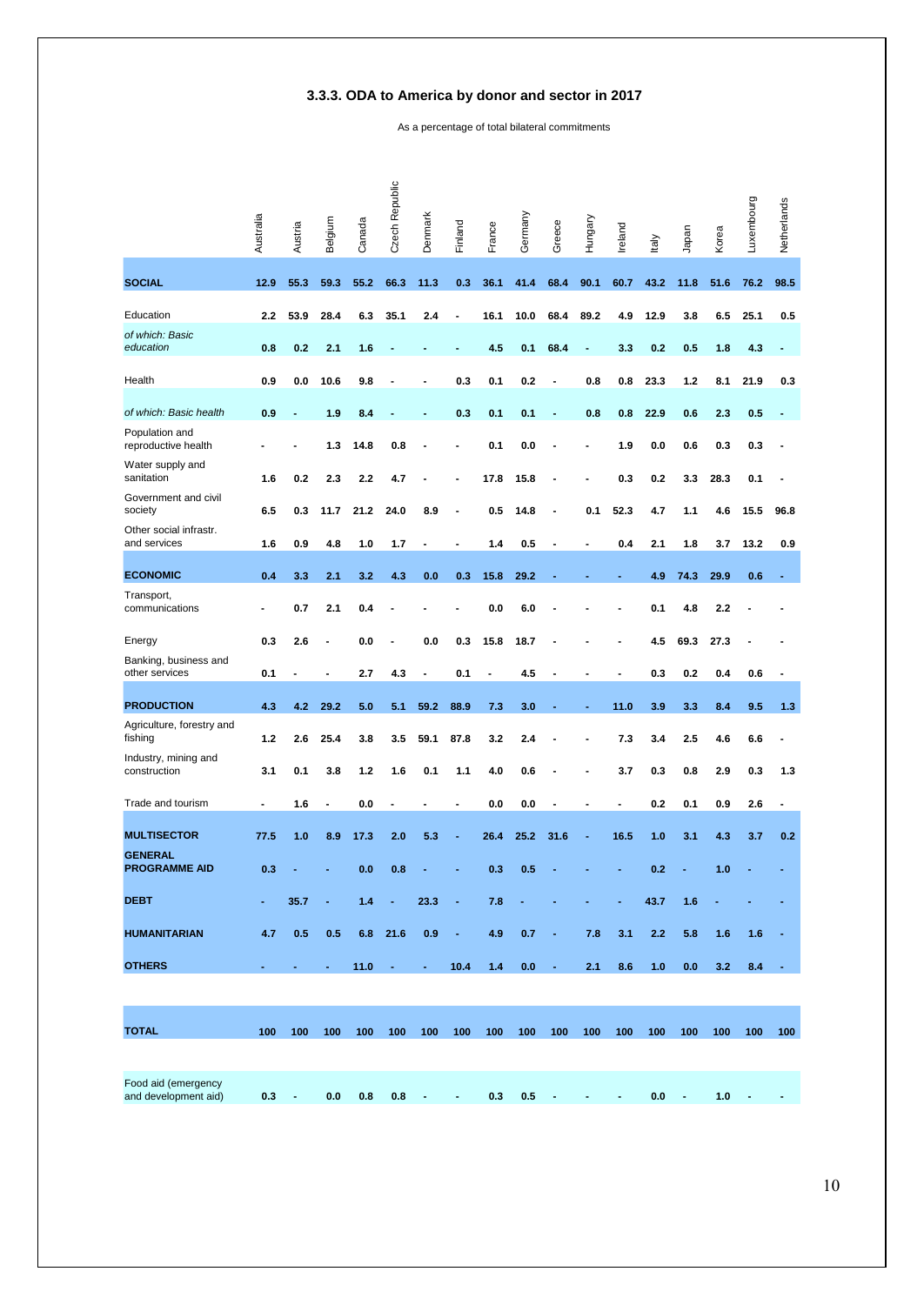|                                                        |                |        |        |          |                 | As a percentage of total bilateral commitments |       |        |             |                |               |                        |                 | Percentage of<br>multilateral finance |                     |
|--------------------------------------------------------|----------------|--------|--------|----------|-----------------|------------------------------------------------|-------|--------|-------------|----------------|---------------|------------------------|-----------------|---------------------------------------|---------------------|
|                                                        | New Zealand    | Norway | Poland | Portugal | Slovak Republic | Slovenia                                       | Spain | Sweden | Switzerland | United Kingdom | United States | countries<br>Total DAC | EU institutions | World Bank (IDA)                      | Total multilaterals |
| <b>SOCIAL</b>                                          | 70.6           | 26.8   | 93.4   | 77.1     | 80.6            | 100.0                                          | 37.1  | 73.9   | 37.2        | 19.4           | 65.5          | 43.0                   | 20.3            | 28.3                                  | 33.2                |
| Education                                              | 53.2           | 1.5    | 80.7   | 46.2     | 3.7             | -                                              | 6.3   | 2.9    | 5.9         | 5.8            | 6.9           | 8.7                    | 0.2             | 13.2                                  | 3.8                 |
| of which: Basic<br>education                           | $\blacksquare$ | 1.3    |        |          |                 |                                                | 0.9   |        | 0.6         | ٠              | 6.3           | 2.5                    | 0.0             | 3.9                                   | 0.4                 |
| Health                                                 |                | 2.3    |        |          |                 |                                                | 2.4   | 0.2    | 0.7         | 2.0            | 2.1           | 2.3                    | 0.9             | 4.3                                   | 6.6                 |
| of which: Basic health                                 | ÷,             | 1.7    |        |          |                 |                                                | 1.6   |        | 0.6         | 0.0            | 2.0           | 1.7                    | $\blacksquare$  | 1.4                                   | 1.3                 |
| Population and<br>reproductive health                  | $\blacksquare$ | 1.2    |        |          |                 |                                                | 1.1   | 6.7    | 0.1         | $\blacksquare$ | 7.7           | 3.0                    | ٠               | 0.6                                   | 0.8                 |
| Water supply and<br>sanitation<br>Government and civil | $\blacksquare$ | 0.0    |        | 0.5      |                 |                                                | 2.7   | 0.0    | 3.7         | 1.2            | 0.8           | 7.8                    | 6.5             | 4.5                                   | 9.0                 |
| society                                                | 17.4           | 20.5   |        | 9.7      | 77.0            | 100.0                                          | 21.5  | 63.9   | 21.8        | 10.1           | 44.6          | 19.3                   | 11.6            | 2.0                                   | 5.5                 |
| Other social infrastr.<br>and services                 | $\overline{a}$ | 1.3    | 12.6   | 20.7     |                 | -                                              | 3.3   | 0.1    | 5.0         | 0.3            | 3.3           | 1.9                    | 1.1             | 3.7                                   | 7.5                 |
| <b>ECONOMIC</b>                                        | ÷              | 1.3    |        | 3.2      |                 |                                                | 9.8   | 4.2    | 8.0         | 17.2           | 2.2           | 21.4                   | 47.2            | 31.2                                  | 33.9                |
| Transport,<br>communications                           |                | 1.2    |        | 0.1      |                 |                                                | 7.7   | -      | 0.0         | 16.1           | 0.3           | 3.2                    | 10.5            | 29.8                                  | 13.6                |
| Energy                                                 |                |        |        |          |                 |                                                | 0.3   |        | 0.9         | 0.9            | 0.5           | 16.4                   | 36.1            | $\blacksquare$                        | 18.1                |
| Banking, business and<br>other services                | Ĭ.             | 0.1    |        | 3.1      |                 |                                                | 1.8   | 4.2    | 7.0         | 0.2            | 1.3           | 1.8                    | 0.5             | 1.4                                   | 2.2                 |
| <b>PRODUCTION</b>                                      | $\blacksquare$ | 2.1    | 6.6    | 0.5      |                 | ۰                                              | 14.2  | 0.7    | 20.7        | 21.5           | 7.0           | 6.8                    | 3.5             | 18.2                                  | 11.8                |
| Agriculture, forestry<br>and fishing                   |                | 2.1    |        | 0.1      |                 | -                                              | 13.7  | 0.1    | 9.6         | 19.9           | 6.0           | 5.2                    | 2.2             | 16.0                                  | 10.8                |
| Industry, mining and<br>construction                   | ۰              |        | 6.6    | 0.3      |                 |                                                | 0.4   | 0.6    | 8.2         | 1.1            | 0.1           | $1.2$                  | 1.3             | $\qquad \qquad \blacksquare$          | 0.7                 |
| Trade and tourism                                      |                |        |        | 0.1      |                 | $\blacksquare$                                 | 0.2   | 0.0    | 2.9         | 0.5            | 0.9           | 0.4                    | $\blacksquare$  | 2.2                                   | 0.3                 |
| <b>MULTISECTOR</b>                                     | 15.9           | 66.8   |        | 15.3     |                 |                                                | 6.0   | 19.0   | 11.5        | 30.3           | 6.2           | 16.0                   | 13.2            | 9.8                                   | 11.2                |
| <b>GENERAL</b><br><b>PROGRAMME AID</b>                 |                |        |        |          |                 |                                                | 0.7   |        |             |                | 1.6           | 0.6                    | 10.4            | ٠                                     | 3.4                 |
| <b>DEBT</b>                                            |                |        |        |          |                 |                                                |       |        | ÷           | 1.0            | 0.1           | 2.6                    |                 | $\blacksquare$                        | $\blacksquare$      |
| <b>HUMANITARIAN</b>                                    | 13.5           | 2.9    |        | 2.5      | 19.4            |                                                | 2.7   | 0.6    | 14.8        | 0.7            | 9.5           | 4.9                    | 5.4             | 12.6                                  | 5.6                 |
| <b>OTHERS</b>                                          |                |        |        | 1.3      |                 | ä,                                             | 29.5  | 1.7    | 7.8         | 10.0           | 8.0           | 4.6                    |                 | ٠                                     | 0.9                 |
|                                                        |                |        |        |          |                 |                                                |       |        |             |                |               |                        |                 |                                       |                     |
| <b>TOTAL</b>                                           | 100            | 100    | 100    | 100      | 100             | 100                                            | 100   | 100    | 100         | 100            | 100           | 100                    |                 | 100.0 100.0                           | 100.0               |
|                                                        |                |        |        |          |                 |                                                |       |        |             |                |               |                        |                 |                                       |                     |
|                                                        |                |        |        |          |                 |                                                |       |        |             |                |               |                        |                 |                                       |                     |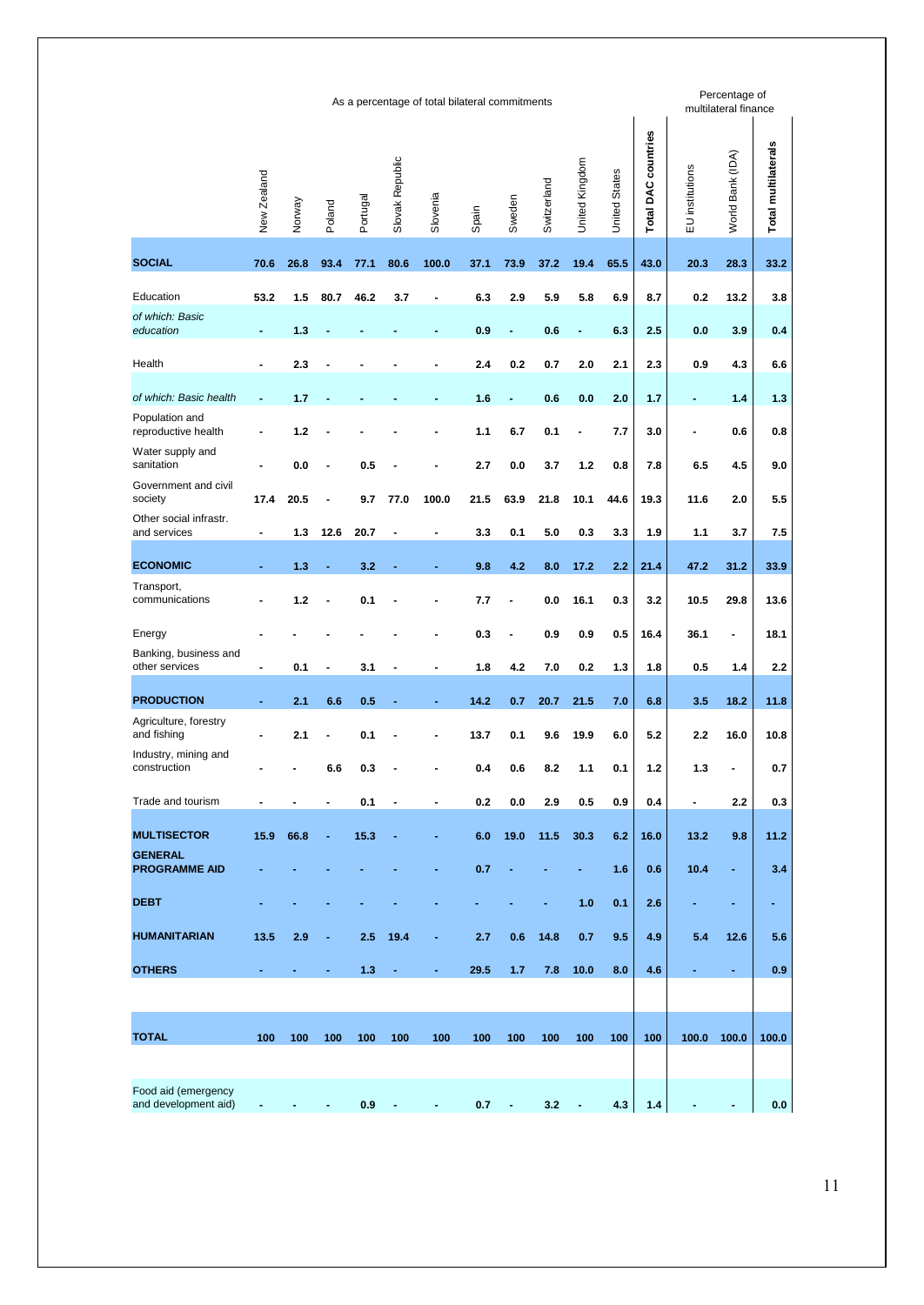

#### **3.3.4. Analysis of social sector ODA to America by donor** *As a percentage of total sector-allocable commitments for each donor in 2017*

#### **3.3.5. Analysis of economic and production sector ODA to America by donor**  *As a percentage of total sector-allocable commitments for each donor in 2017*

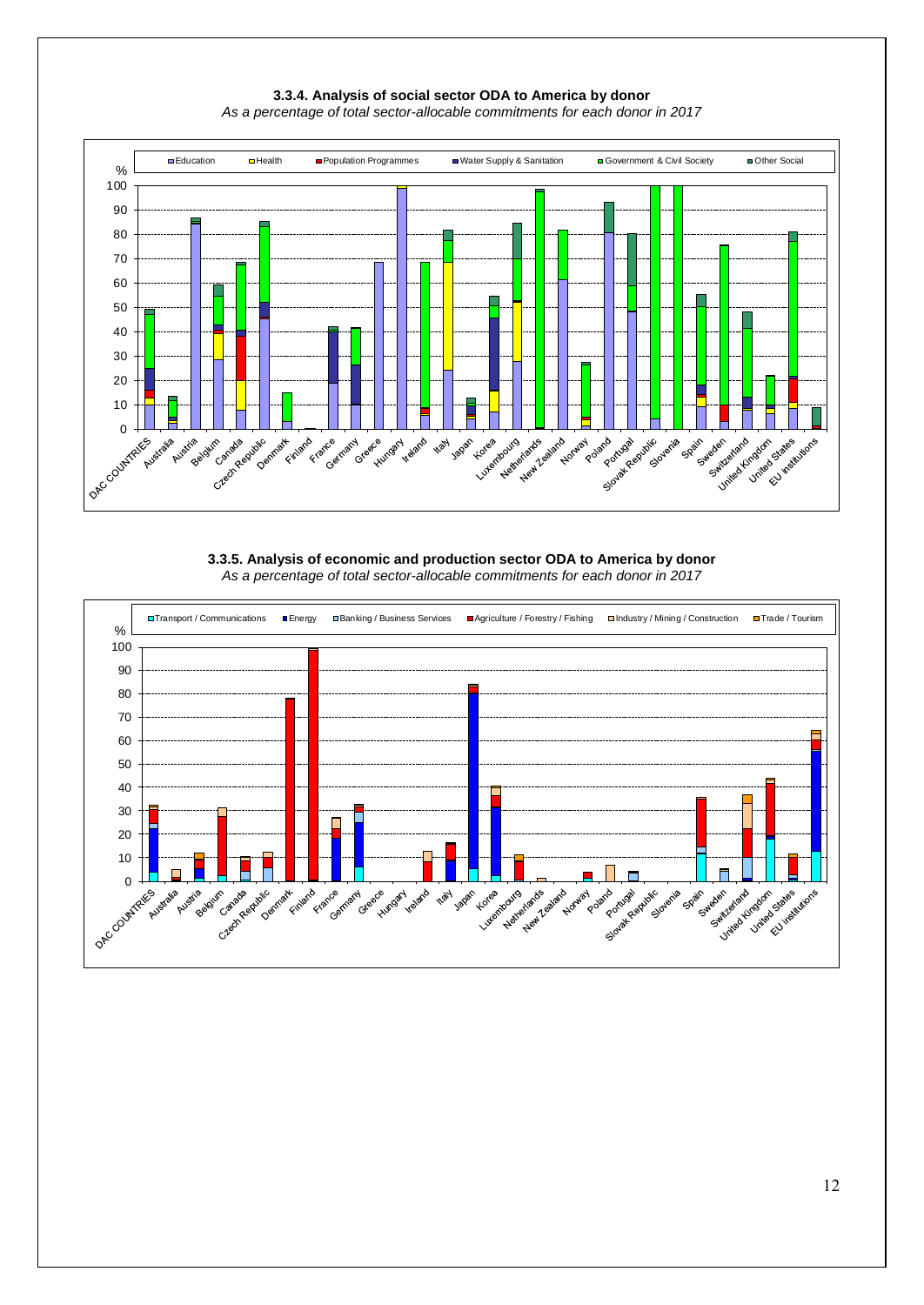|                                   | <b>SOCIAL</b>  | <b>ECONOMIC</b> | <b>PRODUCTION</b> | MULTI-<br><b>SECTOR</b> | GEN.PROG.<br><b>AID</b>  | <b>DEBT</b>              | HUMANI-<br><b>TARIAN</b> | <b>OTHERS</b>           | <b>TOTAL</b> |
|-----------------------------------|----------------|-----------------|-------------------|-------------------------|--------------------------|--------------------------|--------------------------|-------------------------|--------------|
|                                   |                |                 |                   |                         |                          |                          |                          |                         |              |
| Antigua and Barbuda               | $\overline{1}$ | $\overline{0}$  | $\overline{0}$    | $\overline{4}$          | ä,                       |                          | $\overline{0}$           | $\mathbf{0}$            | 4            |
| Argentina                         | 40             | 152             | 5                 | $\overline{7}$          | ä,                       | 96                       | 3                        | $\mathbf{1}$            | 303          |
| <b>Belize</b>                     | 14             | $\overline{4}$  | $\mathbf{1}$      | 3                       | ÷                        | $\mathbf 0$              | $\overline{2}$           | $\mathbf{0}$            | 24           |
| <b>Bolivia</b>                    | 261            | 75              | 104               | 312                     | 9                        | ä,                       | 104                      | 3                       | 867          |
| <b>Brazil</b>                     | 150            | 186             | 61                | 223                     | ä,                       | ٠                        | 3                        | $\overline{4}$          | 626          |
| Chile                             | 35             | 150             | 3                 | 13                      | $\overline{a}$           | $\overline{\phantom{a}}$ | $\overline{2}$           | $\mathbf{1}$            | 205          |
| Colombia                          | 501            | 36              | 96                | 313                     | $\blacksquare$           | $\mathbf 0$              | 58                       | $\overline{4}$          | 1 008        |
| Costa Rica                        | 21             | 21              | 3                 | 15                      | ÷,                       | 1                        | $\overline{2}$           | $\mathbf{1}$            | 64           |
| Cuba                              | 46             | 33              | 8                 | 21                      | 2                        | 2 2 2 0                  | 5                        | $\overline{1}$          | 2 3 3 6      |
| Dominica                          | $\overline{4}$ | ÷.              | $\mathbf 0$       | 0                       | 10                       | $\sim$                   | $\overline{2}$           | $\mathbf 0$             | 16           |
| <b>Dominican Republic</b>         | 97             | 24              | $\overline{4}$    | 22                      | $\mathbf{0}$             | ×.                       | 5                        | $\mathbf{1}$            | 153          |
| Ecuador                           | 51             | 49              | 15                | 87                      | $\mathbf{1}$             | $\sim$                   | 54                       | $\overline{2}$          | 260          |
| <b>El Salvador</b>                | 150            | 28              | 57                | 15                      | $\mathbf{0}$             | $\overline{2}$           | 49                       | 3                       | 305          |
| Grenada                           | 15             | 22              | $\mathbf 0$       | $\overline{2}$          | 10                       | 1                        | $\mathbf{1}$             | $\mathbf 0$             | 50           |
| Guatemala                         | 293            | 5               | 39                | 52                      | 24                       | $\mathbf 0$              | 13                       | $\overline{2}$          | 427          |
| Guyana                            | 46             | 10              | 17                | 51                      | L.                       |                          | 0                        | $\mathbf{1}$            | 125          |
| Haiti                             | 480            | 48              | 52                | 86                      | 70                       | $\mathbf 0$              | 119                      | $\overline{\mathbf{4}}$ | 860          |
| Honduras                          | 236            | 77              | 72                | 29                      | $\mathbf 0$              | $\sim$                   | $\overline{4}$           | 5                       | 422          |
| Jamaica                           | 40             | 23              | $\overline{1}$    | 9                       | ٠                        | $\mathbf 0$              | $\overline{0}$           | $\overline{1}$          | 74           |
| Mexico                            | 188            | 449             | 18                | 82                      | $\pmb{0}$                | ä,                       | 1                        | 3                       | 741          |
| <b>Montserrat</b>                 | 22             | 9               | ÷                 | $\mathbf 0$             | ä,                       | ä,                       | $\overline{0}$           | $\mathbf{0}$            | 32           |
| Nicaragua                         | 153            | 290             | 64                | 20                      | $\overline{1}$           | $\sim$                   | 3                        | $\overline{2}$          | 532          |
| Panama                            | 21             | 277             | $\overline{1}$    | 3                       | $\omega$                 | $\mathbf{0}$             | 9                        | $\overline{1}$          | 311          |
| Paraguay                          | 118            | 121             | 16                | 22                      | ä,                       | $\mathbf 0$              | $\overline{2}$           | $\mathbf{1}$            | 280          |
| Peru                              | 197            | 278             | 107               | 79                      | $\overline{1}$           | $\overline{0}$           | 9                        | $\overline{2}$          | 673          |
| Saint Lucia                       | 18             | 17              | $\mathbf 0$       | 6                       | $\overline{\phantom{a}}$ | $\overline{\phantom{a}}$ | $\Omega$                 | $\Omega$                | 42           |
| Saint Vincent and the Grenadines  | 8              | 49              | $\mathbf{0}$      | $\mathbf{0}$            | $\blacksquare$           | ٠                        | 13                       | 13                      | 84           |
| Suriname                          | 5              | $\overline{7}$  | 15                | 9                       | ä,                       |                          | $\pmb{0}$                | $\mathbf 0$             | 36           |
| Uruguay                           | 10             | 3               | 3                 | $\overline{4}$          | $\overline{a}$           | ×.                       | $\overline{1}$           | $\overline{1}$          | 22           |
| Venezuela                         | 18             | $\mathbf 0$     | $\mathbf 0$       | 3                       | ä,                       | ÷.                       | $\overline{7}$           | 11                      | 39           |
| America, regional                 | 289            | 142             | 24                | 408                     | $\overline{2}$           | ٠                        | 95                       | 39                      | 999          |
| North & Central America, regional | 217            | 76              | 51                | 60                      | $\overline{2}$           | ä,                       | 19                       | 11                      | 436          |
| South America, regional           | 117            | 222             | 13                | 24                      | ٠                        | ÷.                       | $\mathbf{1}$             | $\overline{2}$          | 378          |
| West Indies, regional             | 100            | 167             | 38                | 46                      | ä,                       | ×                        | 3                        | L,                      | 355          |
| America total                     | 3960           | 3 0 4 7         | 891               | 2030                    | 131                      | 2 3 1 9                  | 591                      | 120                     | 13 090       |

#### **3.3.6. ODA to America by sector and recipient in 2017** *USD million, commitments*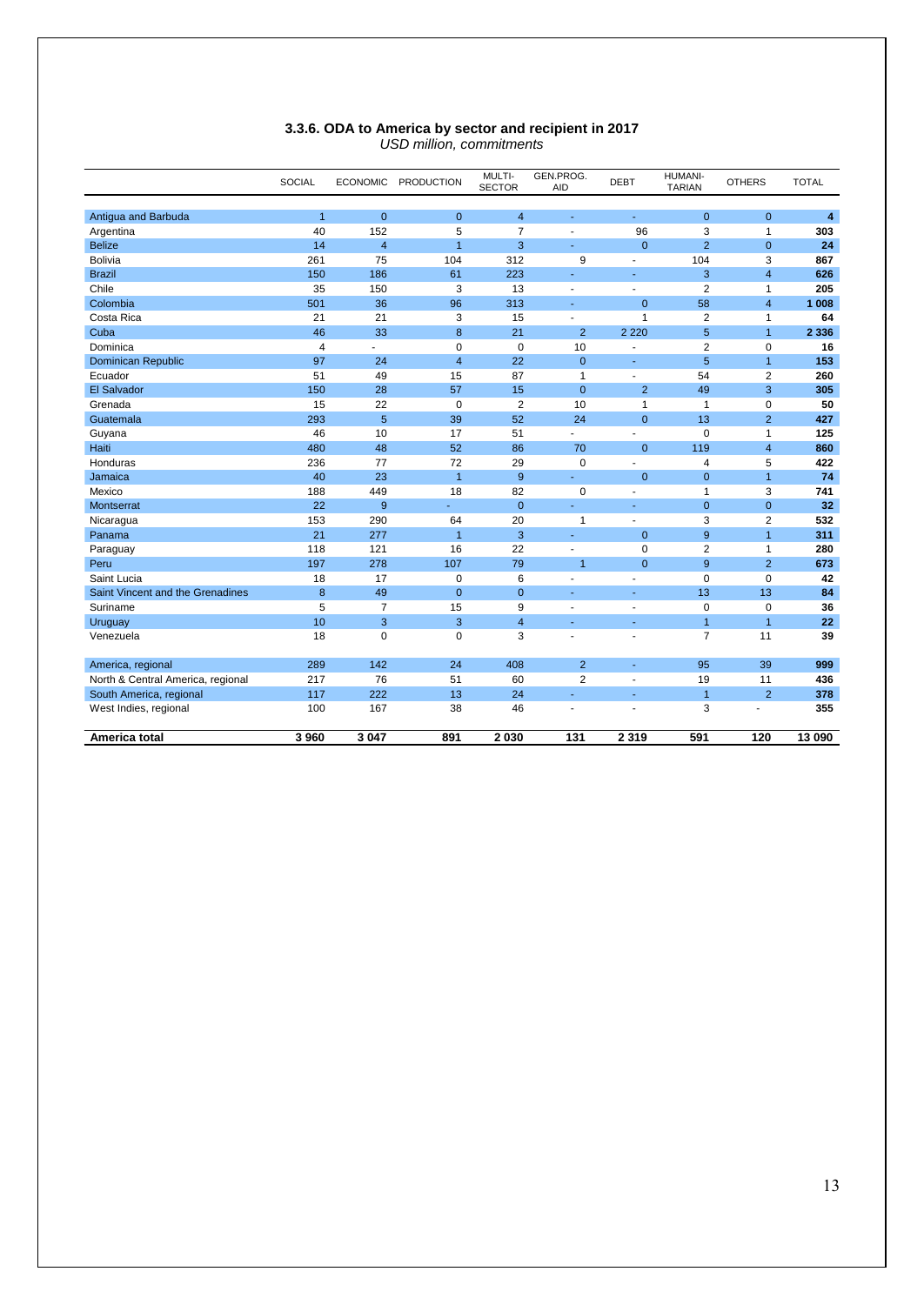### **Education**

**3.3.7. Total ODA to education** 

*USD billion, 2016 prices and exchange rates, commitments with 3 year moving averages (dotted lines)*



|        |                                    |       |     |                  |        |    |    | 3.3.8. Top 10 recipients 2017 |        |                |      |                 |              |
|--------|------------------------------------|-------|-----|------------------|--------|----|----|-------------------------------|--------|----------------|------|-----------------|--------------|
|        | commitments,<br><b>USD million</b> | Haiti |     | Ecuador Honduras | Brazil |    |    | Nicaragua Colombia Guatemala  | Mexico | EI<br>Salvador | Peru | Others          | <b>Total</b> |
|        | Germany                            |       | 10  | 5                | 46     | ົ  | 29 | 9                             | 31     |                | 16   | 58              | 209          |
| r<br>δ | France                             | 22    | 79  | 2                | 24     |    | 20 | 2                             | 15     |                | 6    | 32              | 204          |
| Ñ      | <b>United States</b>               | 21    | ົ   | 24               |        | 16 |    | 37                            |        | 14             |      | 33              | 154          |
| ဖူ     | <b>IDB</b>                         |       |     | 60               |        |    |    |                               |        |                |      | 18 <sub>1</sub> | 87           |
| ဠ      | <b>IDA</b>                         |       |     |                  |        | 41 |    |                               |        |                |      |                 | 57           |
| 응      | Japan                              | 19    |     | ⌒                |        |    |    |                               |        |                |      | 10 <sub>1</sub> | 44           |
| 0      | Canada                             | 21    |     |                  |        |    |    |                               |        |                |      |                 | 29           |
|        | Italy                              |       |     |                  |        |    |    |                               |        | 23             |      |                 | 27           |
| Top    | <b>United Kingdom</b>              |       |     |                  |        |    |    |                               |        |                |      |                 | 22           |
|        | Spain                              |       |     |                  |        |    |    |                               |        |                |      |                 | 21           |
|        | Other donors                       | 22    |     | 6                | 8      | 11 | 5  | 6                             | 4      | າ              | 6    | 22              | 97           |
|        | Total                              | 108   | 104 | 100              | 91     | 79 | 61 | 59                            | 57     | 48             | 37   | 209             | 953          |

**3.3.9. ODA to education by subsector 2017** *USD million, commitments*



| 3.3.10. ODA commitments to education |                         |                |                         |                |
|--------------------------------------|-------------------------|----------------|-------------------------|----------------|
|                                      | <b>USD million</b>      |                |                         |                |
|                                      | 2014                    | 2015           | 2016                    | 2017           |
| Australia                            |                         |                | $\overline{0}$          | 0              |
| Austria                              | 12                      | 11             | 11                      | 15             |
| Belgium                              | 16                      | 11             | 12                      | 15             |
| Canada                               | 39                      | 71             | 23                      | 29             |
| <b>Czech Republic</b>                | $\overline{0}$          | $\overline{0}$ | $\overline{0}$          | $\overline{0}$ |
| Denmark                              | 4                       | 0              |                         | $\Omega$       |
| Finland                              | 3                       | $\overline{0}$ | $\overline{0}$          |                |
| France                               | 156                     | 113            | 104                     | 204            |
| Germany                              | 215                     | 197            | 212                     | 209            |
| Greece                               | 0                       | 0              | 0                       | 0              |
| Hungary                              |                         | $\overline{1}$ | $\overline{1}$          | $\overline{1}$ |
| Iceland                              |                         |                |                         |                |
| Ireland                              | $\overline{1}$          | 1              | $\overline{0}$          | $\overline{0}$ |
| Italy                                | 18                      | 7              | 7                       | 27             |
| Japan                                | 37                      | 34             | 25                      | 44             |
| Korea                                | 9                       | 12             | 11                      | 13             |
| Luxembourg                           | $\overline{\mathbf{4}}$ | 3              | $\overline{\mathbf{4}}$ | 6              |
| Netherlands                          | ٠                       | 0              | 0                       | 0              |
| <b>New Zealand</b>                   | $\overline{1}$          | 1              | $\overline{1}$          | $\overline{2}$ |
| Norway                               | 19                      | 13             | 8                       | 3              |
| Poland                               | $\overline{0}$          | $\overline{0}$ | $\overline{0}$          | $\mathbf 0$    |
| Portugal                             | 3                       | 3              | $\overline{2}$          | 3              |
| <b>Slovak Republic</b>               | $\overline{0}$          | $\overline{0}$ | $\overline{0}$          | $\overline{0}$ |
| Slovenia                             |                         |                |                         |                |
| Spain                                | 38                      | 13             | 20                      | 21             |
| Sweden                               | 1                       | 1              | 1                       | 3              |
| Switzerland                          | $\overline{2}$          | $\overline{2}$ | $\overline{2}$          | 10             |
| United Kingdom                       | 26                      | 42             | 6                       | 22             |
| <b>United States</b>                 | 74                      | 190            | 187                     | 154            |
| <b>DAC</b> countries                 | 678                     | 728            | 637                     | 784            |
| <b>EU Institutions</b>               |                         | $\Omega$       | 78                      | 3              |
|                                      |                         |                |                         |                |

**3.3.10. ODA commitments to education**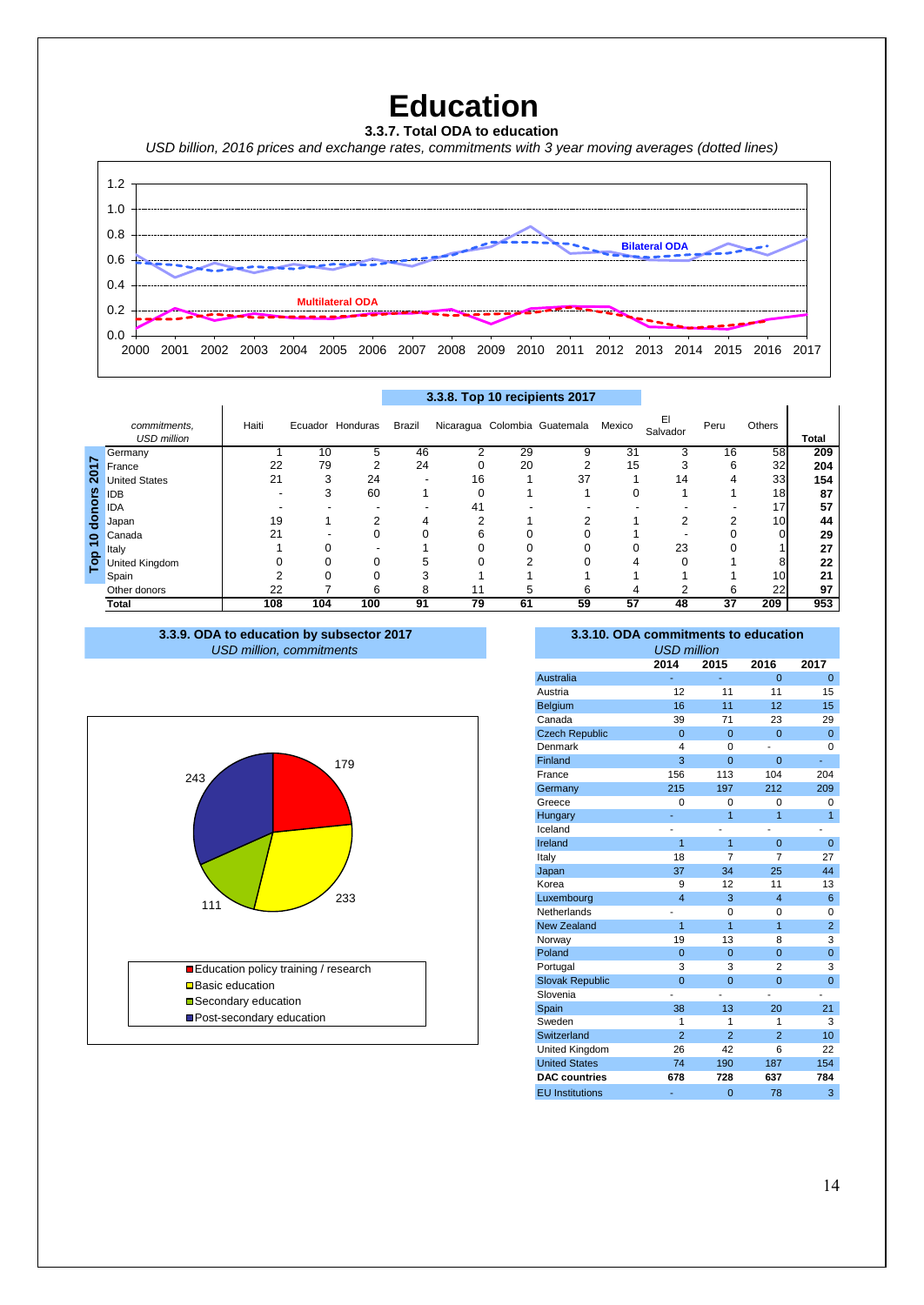### **Health**

**3.3.11. Total ODA to health**

*USD billion, 2016 prices and exchange rates, commitments with 3 year moving averages (dotted lines)*



|         |                                    |       |                    |    |         |           | 3.3.12. Top 10 recipients 2017 |                 |                       |                |          |        |              |
|---------|------------------------------------|-------|--------------------|----|---------|-----------|--------------------------------|-----------------|-----------------------|----------------|----------|--------|--------------|
|         | commitments,<br><b>USD million</b> | Haiti | Nicaragua Honduras |    | Bolivia | Argentina | Guatemala                      | Peru            | Dominican<br>Republic | EI<br>Salvador | Colombia | Others | <b>Total</b> |
| ∼       | <b>United States</b>               | 113   | 6                  |    |         |           | 19                             |                 | 16                    |                |          | 59     | 220          |
|         | IDB                                |       | 133                | 50 |         |           |                                |                 |                       |                |          |        | 188          |
| 201     | Canada                             | 57    | 5                  | 3  | 17      |           |                                |                 |                       |                |          |        | 114          |
|         | Italy                              |       |                    |    |         | 47        |                                |                 |                       |                |          |        | 49           |
|         | <b>Global Fund</b>                 |       |                    |    |         |           |                                |                 |                       | 14             |          | 12     | 44           |
| donors  | <b>WHO</b>                         |       |                    |    |         |           |                                |                 |                       |                |          | 30     | 38           |
| $\circ$ | ida                                | 21    |                    |    |         |           |                                |                 |                       |                |          |        | 21           |
|         | Japan                              |       |                    |    |         |           |                                |                 |                       |                |          | 5      | 21           |
| 8       | Korea                              |       |                    |    | 11      |           |                                |                 |                       |                |          | ົ      | 16           |
|         | <b>EU</b> Institutions             |       |                    |    |         |           |                                |                 |                       |                |          | 13     | 13           |
|         | Other donors                       | ႙     | 6                  |    | 10      |           | 6                              | 10              |                       |                |          | 30     | 78           |
|         | Total                              | 203   | 155                | 65 | 53      | 50        | 36                             | $\overline{21}$ | 19                    | 18             | 16       | 166    | 801          |

*USD million, commitments* **3.3.13. ODA to health by subsector 2017 3.3.14. ODA commitments to health**



|                        | 3.3.14. ODA commitments to health<br><b>USD</b> million |                |                         |                |
|------------------------|---------------------------------------------------------|----------------|-------------------------|----------------|
|                        | 2014                                                    | 2015           | 2016                    | 2017           |
| Australia              | $\Omega$                                                |                | $\Omega$                | $\mathbf 0$    |
| Austria                | 12                                                      | 3              | 4                       | $\Omega$       |
| <b>Belgium</b>         | 13                                                      | $\overline{7}$ | 6                       | 6              |
| Canada                 | 40                                                      | 67             | 123                     | 114            |
| <b>Czech Republic</b>  | $\Omega$                                                | Ξ              | Ξ                       | $\overline{0}$ |
| Denmark                |                                                         | $\Omega$       | ۷                       |                |
| Finland                | $\Omega$                                                | $\Omega$       | $\Omega$                | $\overline{0}$ |
| France                 | 3                                                       | $\overline{2}$ | 11                      | 2              |
| Germany                | 15                                                      | $\overline{7}$ | 3                       | 6              |
| Greece                 |                                                         |                |                         |                |
| Hungary                |                                                         |                | ä,                      | $\overline{0}$ |
| Iceland                |                                                         |                | ä,                      |                |
| Ireland                | $\Omega$                                                | $\Omega$       | $\Omega$                | $\overline{0}$ |
| Italy                  | 3                                                       | 18             | 1                       | 49             |
| Japan                  | 40                                                      | 16             | 67                      | 21             |
| Korea                  | 23                                                      | 3              | 18                      | 16             |
| Luxembourg             | 6                                                       | $\overline{2}$ | 5                       | 5              |
| <b>Netherlands</b>     |                                                         |                | 0                       | 0              |
| New Zealand            |                                                         |                |                         |                |
| Norway                 | 6                                                       | $\overline{2}$ | $\Omega$                | 6              |
| Poland                 | $\Omega$                                                | $\Omega$       | $\Omega$                |                |
| Portugal               | $\Omega$                                                | $\Omega$       | 0                       |                |
| <b>Slovak Republic</b> | ä,                                                      | Ξ              | Ξ                       | ä,             |
| Slovenia               |                                                         |                |                         |                |
| Spain                  | 37                                                      | 10             | 11                      | 12             |
| Sweden                 | 6                                                       | $\overline{2}$ | 1                       | 7              |
| Switzerland            | L.                                                      |                | $\Omega$                | $\overline{1}$ |
| United Kingdom         | 3                                                       | 15             | 16                      | 8              |
| <b>United States</b>   | 281                                                     | 307            | 321                     | 220            |
| <b>DAC</b> countries   | 489                                                     | 460            | 588                     | 474            |
| <b>EU</b> Institutions |                                                         | $\Omega$       | $\overline{\mathbf{A}}$ | 13             |
|                        |                                                         |                |                         |                |